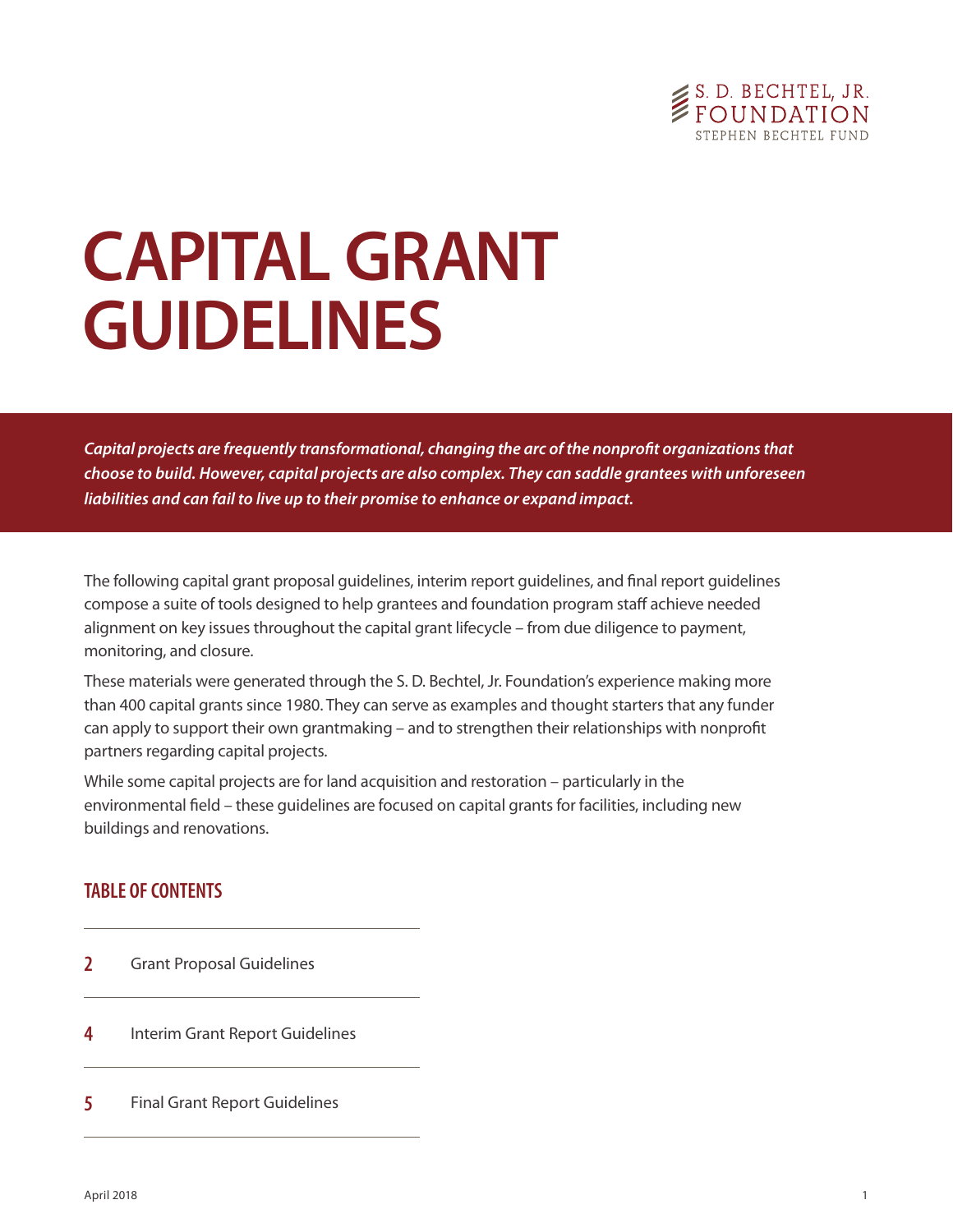## **GRANT PROPOSAL GUIDELINES**

**Grant proposals should help grantseekers and funders assess the degree to which capital projects are strategically sound. The following guidelines serve these parties in determining if a capital project is supported with relevant expertise and is well planned – with realistic budgets, timelines, contingencies, and long-term financial assumptions in place.**

## **PROPOSAL ELEMENTS**

- **1. Cover letter:** A brief letter specifying the grant purpose, request amount, and term.
- **2. Executive summary:** A separate one- to two-page overview of the project, target results, and plans for managing and maintaining the facility. Specify whether the project is for the purchase, construction, or renovation of one or more buildings.

## **3. Proposal narrative:**

## **The purpose**

- Briefly describe your organization's mission, vision, and long-term goals.
- What capital infrastructure need is your organization seeking to address?
- What makes this project a priority now? Provide relevant data supporting the need.

## **The project**

- Describe the project. Specify whether the project is for the purchase, construction, or renovation of one or more buildings. Also specify the current stage of the project (planning and design, construction, near completion, or other).
- Describe your organization's prior experience with capital projects. How does that experience prepare you to successfully carry out the proposed project? Do you have the necessary skills and capabilities on your team or will you need outside expertise?
- Provide a defined timeline for the project, identifying key milestones such as fundraising, design, site acquisition and preparation, permitting, construction, and occupancy.
- In a short, bulleted list, identify the target milestones you expect to achieve during the grant period. These should be structured as SMART objectives (specific, measurable, attainable, resultsfocused, and time-specific). *Note: SMART objectives form the basis of grant expectations and are generally included in the grant agreement and reporting requirements.*
- Describe your approach to selection of project leaders, including project managers, legal counsel, architects, engineers, designers, and/or contractors. Include criteria, process, and timeline for selection.
- How will key design decisions (e.g., site selection, sourcing of materials and labor, building functionality and adaptability) advance the purpose of the project?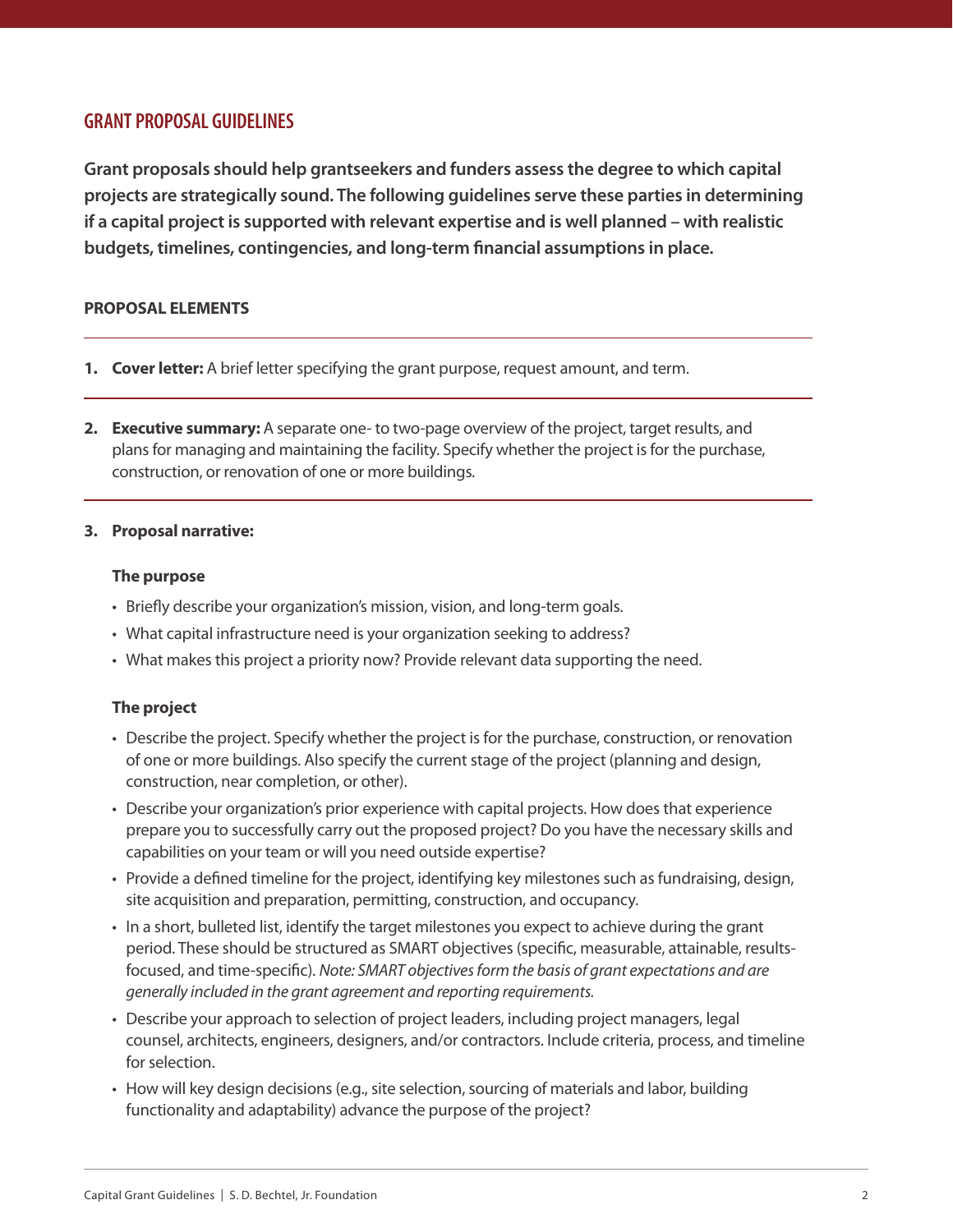- How and when will program beneficiaries, staff, and other stakeholders be engaged?
- What risks and challenges do you foresee in planning and implementing this project? Discuss any potential sources of opposition and how you plan to address them.
- What are your contingency plans should the project fall short of key milestones, including fundraising shortfalls and/or construction delays?

## **The impact**

- How will the completed project impact your organization's revenues, costs, and staffing needs? Discuss how you arrived at estimates for operating and maintenance (O&M) costs, how estimates compare to O&M costs for your present facilities, and how you will secure additional resources for O&M.
- Will program beneficiaries, staff, or other stakeholders be negatively impacted by the project while it is underway or after it is completed? If so, how will you mitigate these impacts?
- How will you measure the impact of this project? What short- and long-term indicators will you track, what methods will you use, and how will you use/share what you learn?
- **4. Project budget:** Detail the full cost of your project, as well as amounts and sources of funding. Indicate if funds are committed or otherwise available, including debt financing if applicable. Specify how you would deploy foundation funds. In addition to design and construction costs, the project budget should provide detail on planned contingency funds and indirect costs.

## **5. Attachments:**

- Organization budget and year-to-date actuals for the current fiscal year.
- Audited financial statements for the three most recent fiscal years.
- Bios of key staff and project leaders (if selected), including project managers, legal counsel, architects, engineers, designers and/or contractors.
- List of board and capital campaign committee members, with affiliations and responsibilities.
- Strategic plan.
- Capital campaign plan, including:
	- The phases of the campaign (e.g., quiet phase, public phase), including strategy and funding sought in each phase;
	- List of funders and prospective funders with amounts committed or pending;
	- Expected board and capital campaign committee members' contributions to the campaign;
	- Anticipated impact of capital campaign on fundraising for annual operations.

## *Additional attachments, if appropriate:*

- Architectural, engineering, or other construction specifications/plans that describe the project.
- Letters of support for the project.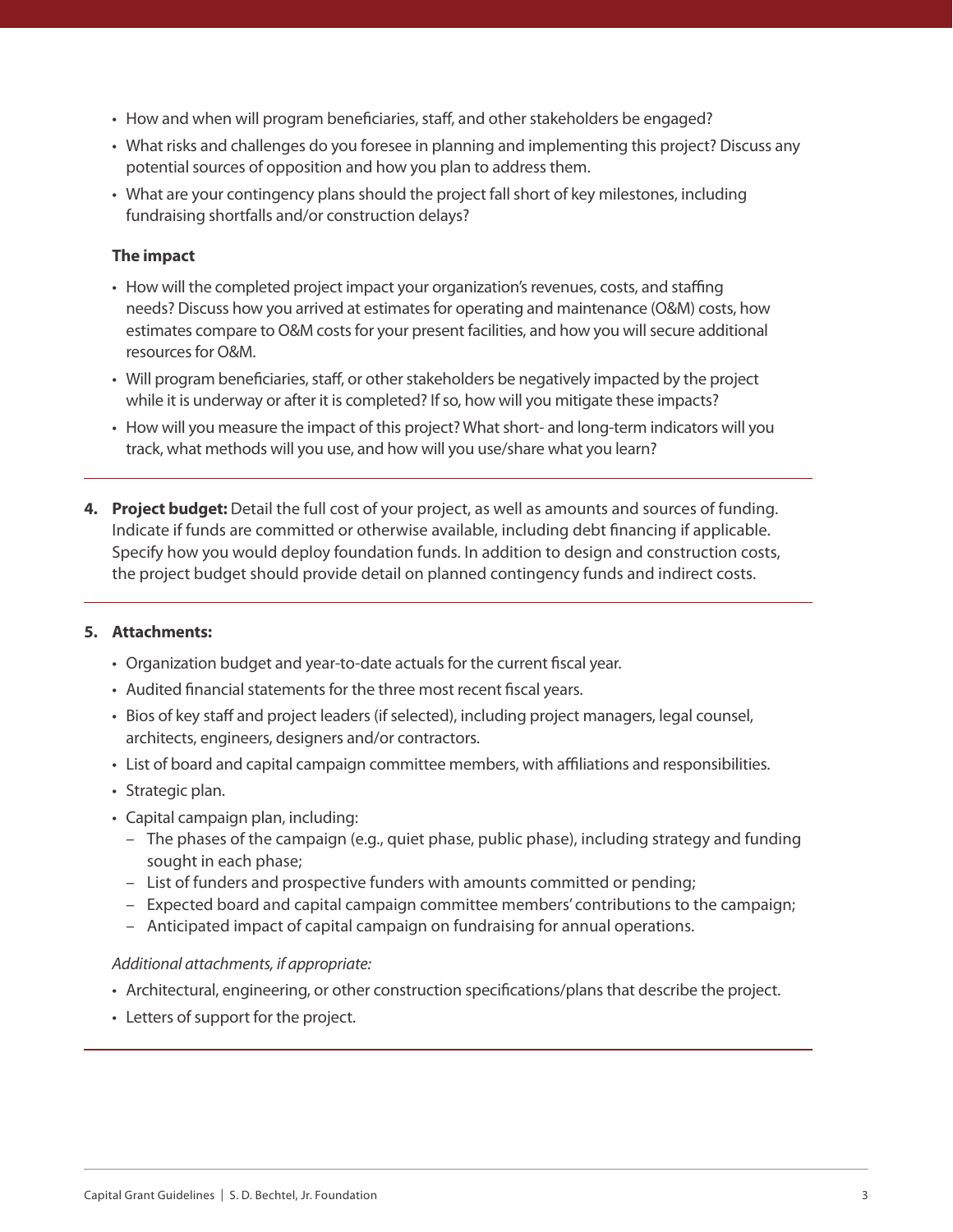## **INTERIM GRANT REPORT GUIDELINES**

**An interim report provides an opportunity for the grantee and funder to assess the capital project timeline, budget, and grant objectives in relation to the original grant proposal. The grantee should also reflect on challenges to date, outstanding risks to the project, and contingency plans.**

## **REPORT ELEMENTS**

#### **1. Narrative report:**

- Attach the original project timeline, and discuss the status of the project in relation to the original plan.
- Explain any proposed adjustments to the project timeline going forward, as well as any adjustments to the SMART objectives for the grant, if applicable. *Note: Be sure to detail any proposed adjustments to the budget in the financial report, per below.*
- If applicable, list any other highlights from this period that you feel are important to share (e.g., unexpected project outcomes, relevant organizational achievements, etc.).
- What challenges have you faced in your capital campaign/capital project, and how are you addressing them?
- What risks to the capital campaign/capital project remain, if any, and how do you plan to mitigate them?
- What are your contingency plans should the project fall short of key milestones? How, if at all, is your capital campaign/capital project affecting your ability to secure general operating revenue?
- What feedback/advice do you have for the foundation? Please tell us at least one thing working well in your engagement with the foundation, and at least one thing that could be better.

## **2. Financial report:**

- A detailed table of original project budget figures, actual revenues/expenses, and variances to date, and if applicable, proposed budget adjustments and variances going forward.
- Notes on any actual or proposed variances of more than 10% from the original budget.
- An update on capital campaign results, including funds secured, total pledges of support, and pledges at risk, if any.

## **3. Attachments:**

- Organization budget for the current fiscal year.
- Audited financial statements for the most recent fiscal year.